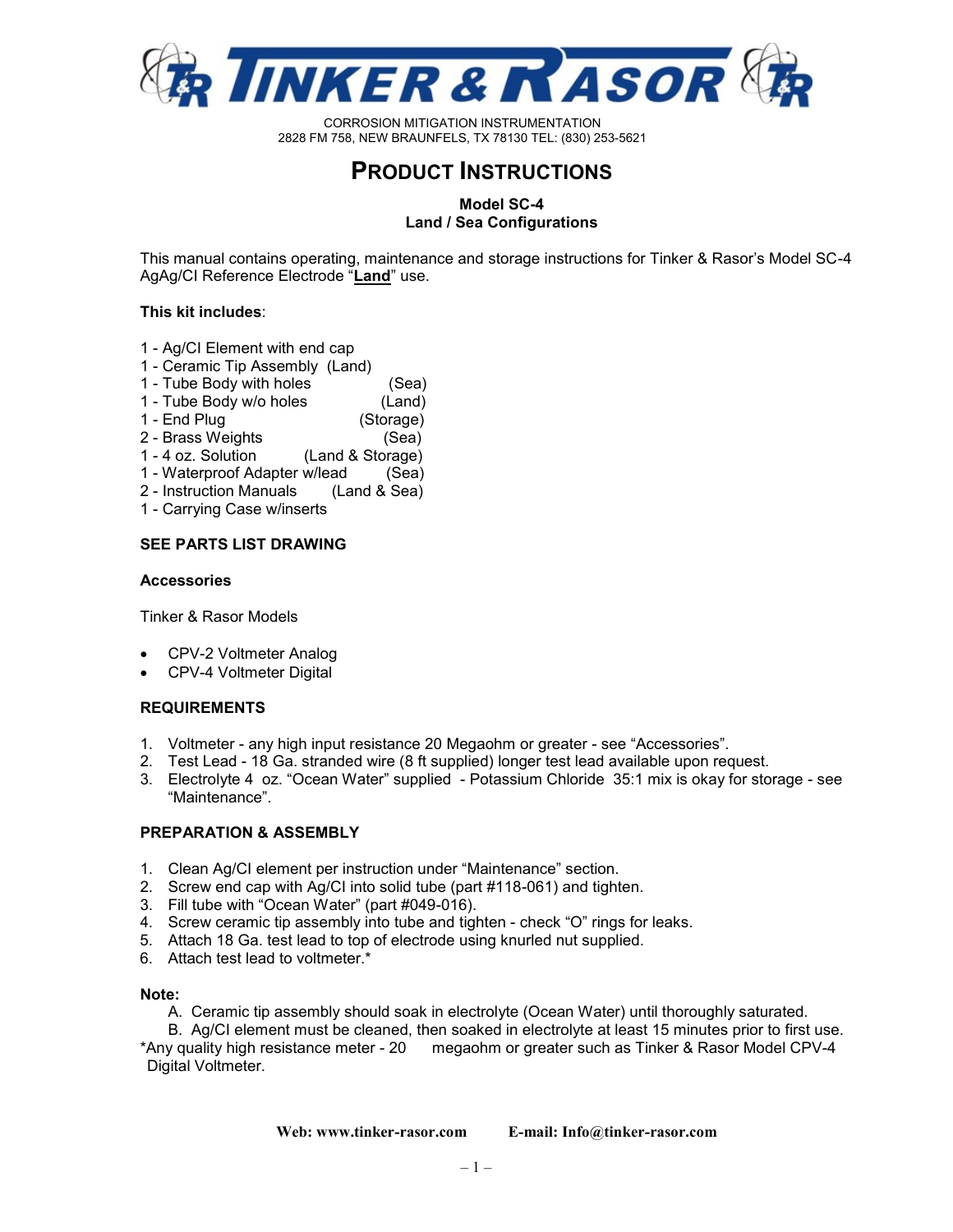

# **PRODUCT INSTRUCTIONS**

### **OPERATIONS**

- 1. Press the electrodes' ceramic tip into the soil.
- 2. Submerge the tip or the entire electrode into electrolyte.
- 3. Place a sponge soaked in electrolyte under the ceramic tip for dry soil conditions.
- 4. The ceramic tip assembly must be soaked in electrolyte until thoroughly saturated.

## **MAINTENANCE & STORAGE**

### **Before Use:**

- 1. The Ag/CI element must be cleaned in distilled water or mild detergent and rinsed in distilled water prior to use.
- 2. **Do not** touch Ag/CI element after cleaning.
- 3. The Ag/CI element should soak in electrolyte for at least 15 minutes before use to stabilize readings.

### **After Use:**

- 1. To ensure proper readings we recommend the Ag/CI element and the ceramic tip assembly be kept moist during storage. A solid body tube and protective cover are enclosed for this period as well as for use in soil readings.
- 2. For long term storage disassemble or for use after element and ceramic tip have been allowed to dry follow instructions above "Before Use".

### **STANDARD POTENTIALS to HYDROGEN**

### **SPECIFICATIONS - LAND**

| Length                   | $(125.48$ mm)        | 4.94 ln.        |
|--------------------------|----------------------|-----------------|
| Diameter (Max.)          | $(33.27 \text{ mm})$ | 1.31 In.        |
| Ceramic                  | $(28.49 \text{ mm})$ | 1.12 ln.        |
| <b>Threads</b>           | $1/4 - 20$           |                 |
| <b>Temperature Range</b> | $(0-90^0 C)$         | $0-194^\circ$ F |
| Shipping Weight          | $(1.9 \text{ kg})$   | 3.5 lbs.        |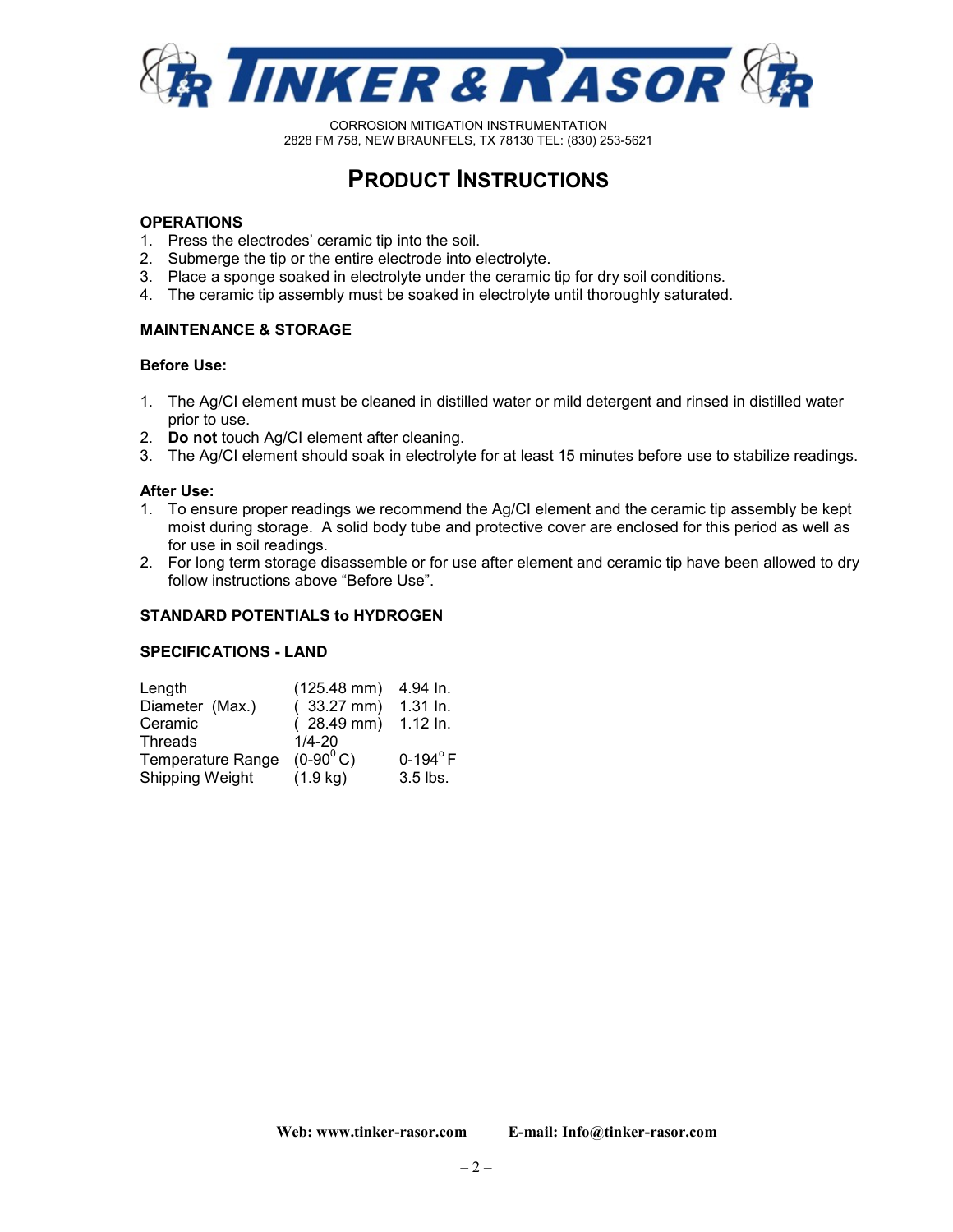

# **PRODUCT INSTRUCTIONS**

# **INTRODUCTION**

This manual contains operating, maintenance and storage instructions for Tinker & Rasor's Model SC-4 AgAg/CI Reference Electrode "**Sea**" use.

## **This kit includes**

- 1 Ag/CI Element w/end cap
- 1 Ceramic Tip Assembly ( Land)
- 1 Tube Body with holes (Sea)
- 1 Tube Body w/o holes (Land & Storage)
- 1 End Plug (Storage)
- 1 Brass Weights (Sea)
- 1 4 oz. Solution (Land & Storage)
- 1 Waterproof Adapter w/lead (Sea)
- 2 Instruction Manuals (Land & Storage)
- 1 Carrying Case w/inserts

## **SEE PARTS LIST DRAWING**

### **Accessories:**

Tinker & Rasor Models

- CPV-2 Voltmeter Analog
- CPV-4 Voltmeter Digital

## **REQUIREMENTS**

- 1. Voltmeter any high input resistance 20 Megaohm or greater see "Accessories".
- 2. Test Lead 18 Ga. stranded wire (8 ft. supplied) longer test lead available upon request.
- 3. Electrolyte 4 oz. "Ocean Water" supplied Potassium Chloride 35:1 mix is okay for storage see "Maintenance".

## **PREPARATION & ASSEMBLY**

- 1. Clean Ag/CI element per instruction under "Maintenance" section.
- 2. Screw end cap with Ag/CI element into tube with holes (part #118-060) and tighten.
- 3. Screw one or both brass weights into tube and tighten.
- 4. Attach 18 Ga. test lead into waterproof adapter (part #009-010) see W-7 instructions.
- 5. Remove knurled nut from top end cap and save.
- 6. Screw top of electrode into W-7 Waterproof Adapter and tighten.
- 7. Attach test lead wire to voltmeter.
- 8. Lower entire electrode into electrolyte and allow to soak for 15 minutes to stabilize readings.

### **OPERATIONS**

1. Submerge the tip or the entire electrode into electrolyte.

**Web: www.tinker-rasor.com E-mail: Info@tinker-rasor.com**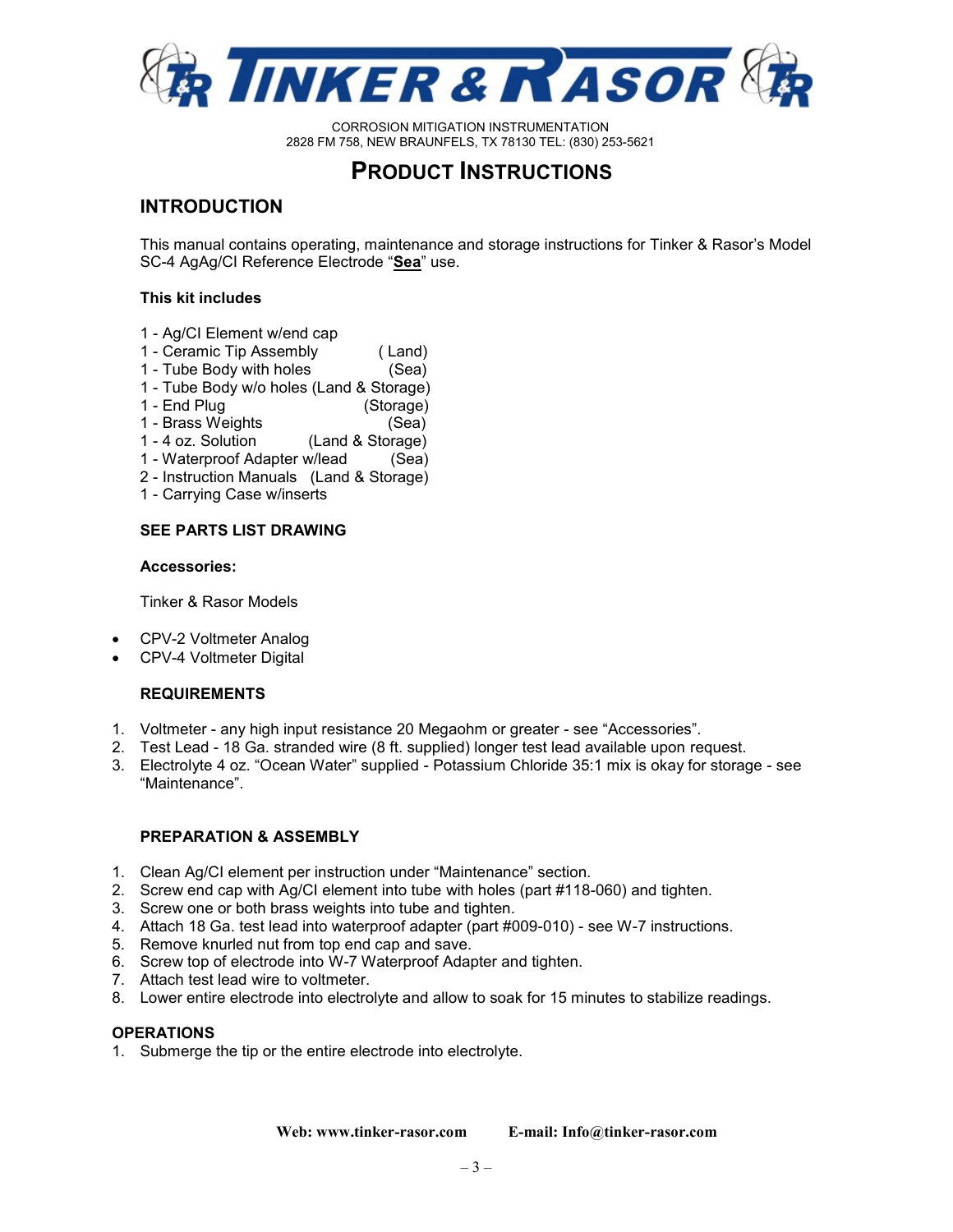

# **PRODUCT INSTRUCTIONS**

### **Note:**

Readings should be taken as close to the structure as possible to minimize I.R. drop. Avoid surface contaminates.

### **MAINTENANCE & STORAGE Before Use:**

- 1. The Ag/CI element must be cleaned in distilled water or mild detergent and rinsed in distilled water prior to use.
- 2. **Do not** touch Ag/CI element after cleaning.
- 3. The Ag/CI element should soak in electrolyte for at least 15 minutes before use to stabilize readings.

### **After Use:**

- 1. To ensure proper readings we recommend the Ag/CI element and the ceramic tip assembly be kept moist during storage. A solid body tube and end plug are included for this period as well as for use in soil readings.
- 2. For long term storage disassemble or for use after element and ceramic tip have been allowed to dry follow instructions above "Before Use".
- 3.

# **SPECIFICATIONS - SEA**

| Length<br>Diameter (Max.)<br>Ceramic<br><b>Threads</b> | $(125.48$ mm $)$<br>$(33.27$ mm)<br>$(28.49$ mm $)$<br>$1/4 - 20$ | 4.94 In.<br>$1.31$ In.<br>$1.12$ In. |
|--------------------------------------------------------|-------------------------------------------------------------------|--------------------------------------|
| <b>Temperature Range</b>                               | $(0-90^0C)$                                                       | 0-194 $^{0}$ F                       |
| Shipping Weight                                        | (1.9 kg)                                                          | 3.5 lbs.                             |